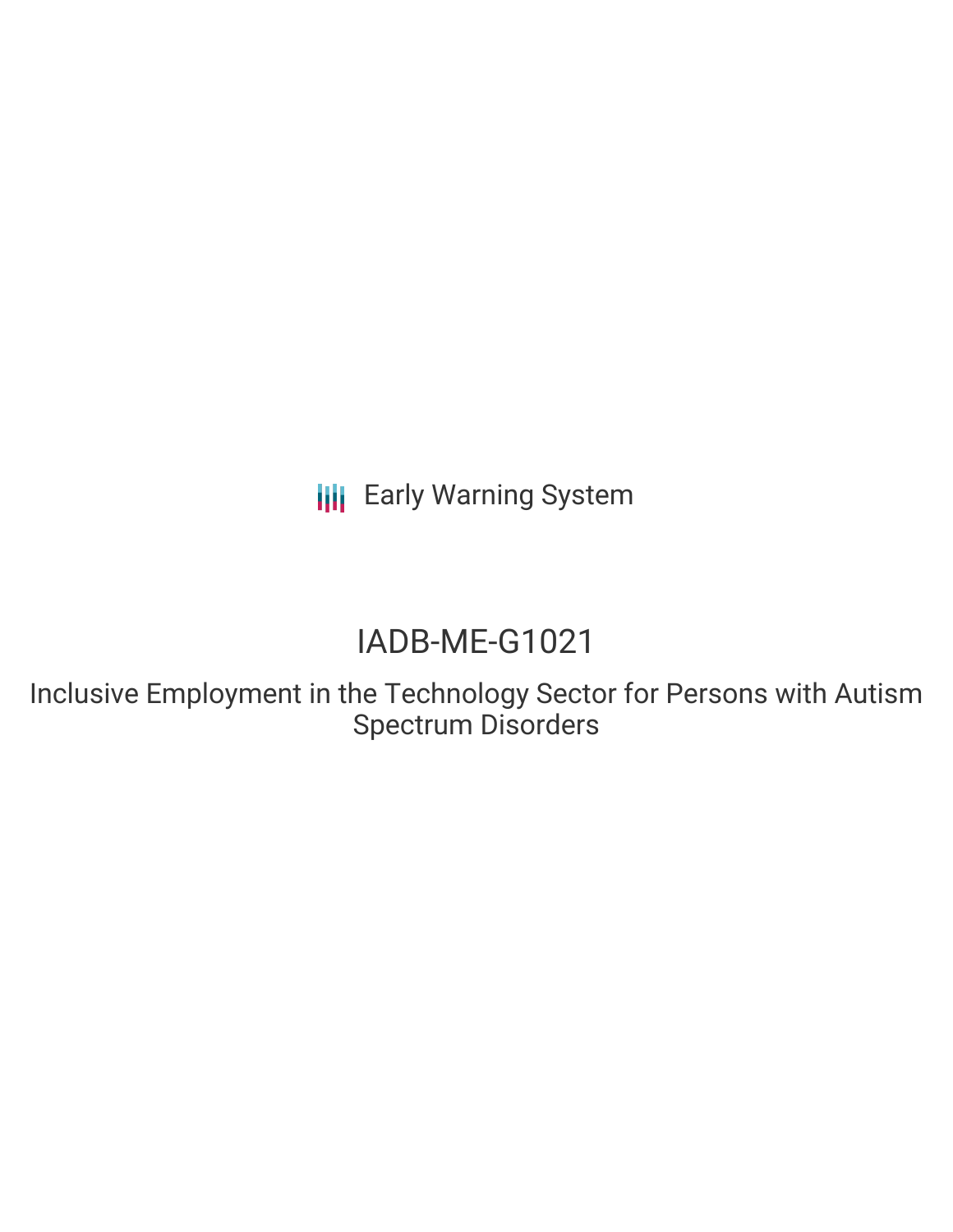

#### **Quick Facts**

| <b>Countries</b>               | Mexico                                 |
|--------------------------------|----------------------------------------|
| <b>Financial Institutions</b>  | Inter-American Development Bank (IADB) |
| <b>Status</b>                  | Active                                 |
| <b>Bank Risk Rating</b>        | C                                      |
| <b>Voting Date</b>             | 2021-07-30                             |
| <b>Borrower</b>                | Specialisterne                         |
| <b>Sectors</b>                 | Industry and Trade                     |
| <b>Investment Type(s)</b>      | Grant                                  |
| <b>Investment Amount (USD)</b> | $$0.50$ million                        |
| <b>Project Cost (USD)</b>      | \$1.00 million                         |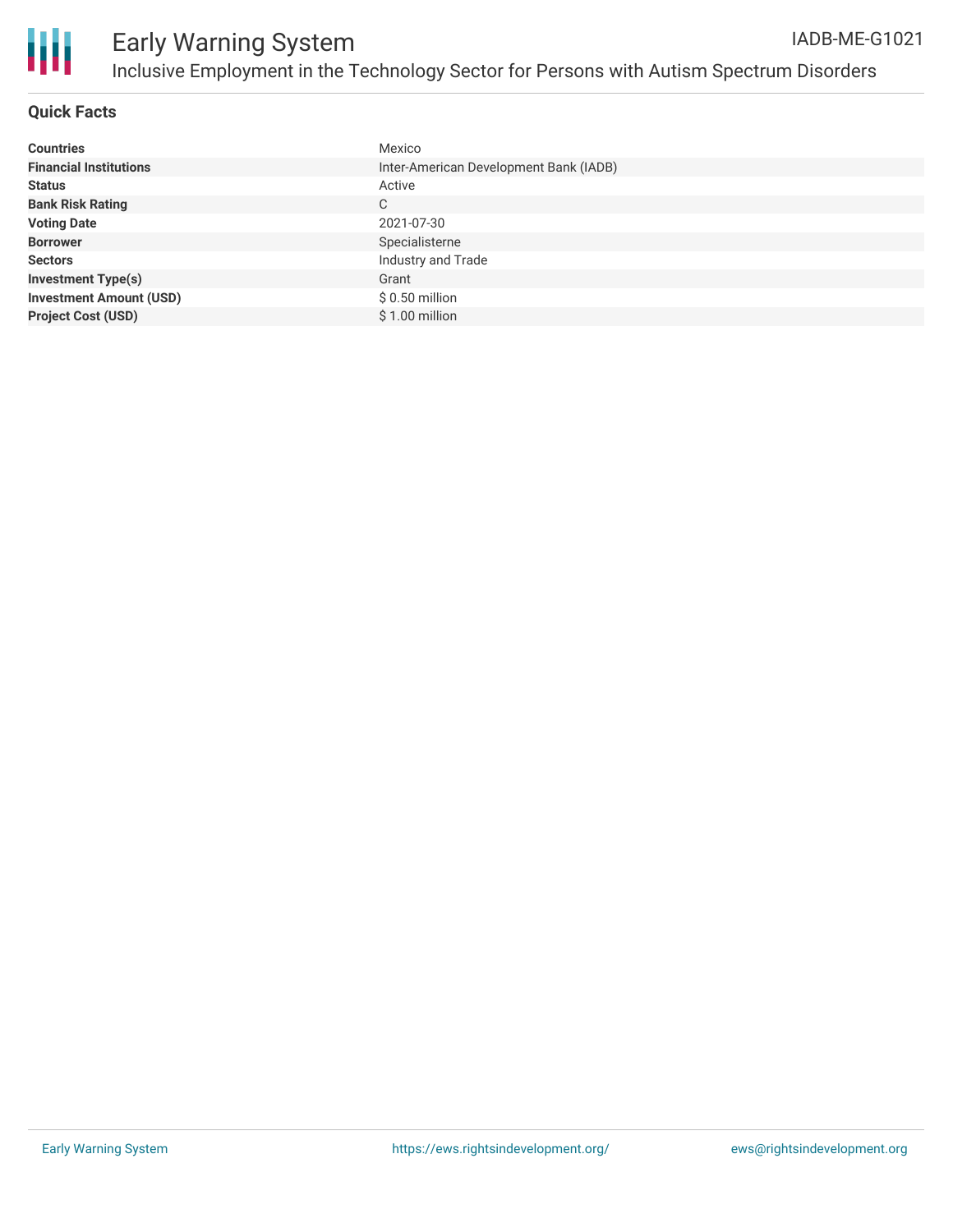

### **Project Description**

The innovation of this proposal is to develop and introduce new technologies and tools to drastically scale the solution aiming to benefit 10,000+ people per year, which is x100 more than the current figure at the end of the project. These new types of digital tools will allow us to reach a mass audience well beyond Specialisterne's global clients, while building local capabilities in local businesses and partners. These tools will ensure that the impact on the development of skills of people with autism and of local clients and partners is much greater.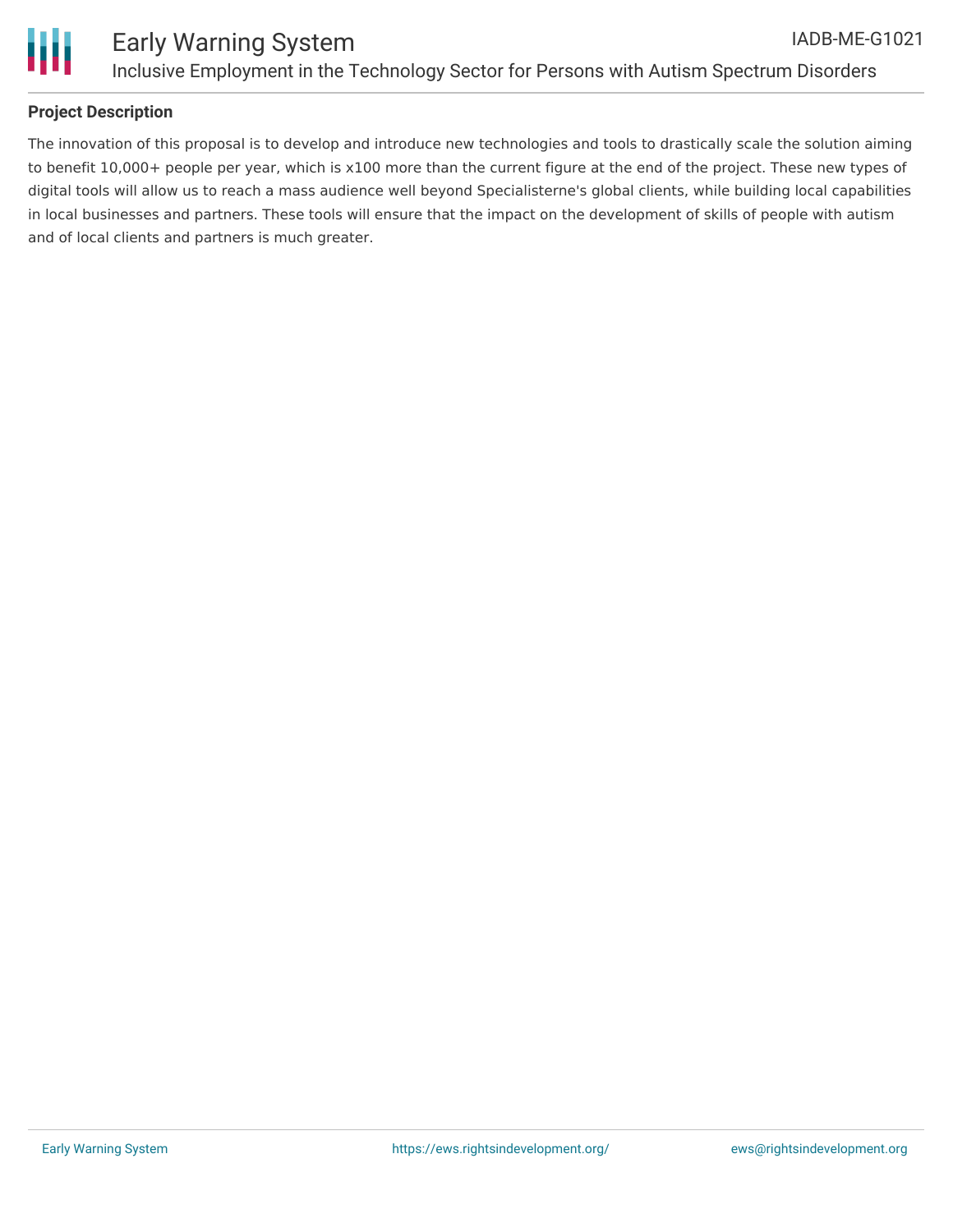

#### **Investment Description**

• Inter-American Development Bank (IADB)

Country Counterpart Financing \$500,000 USD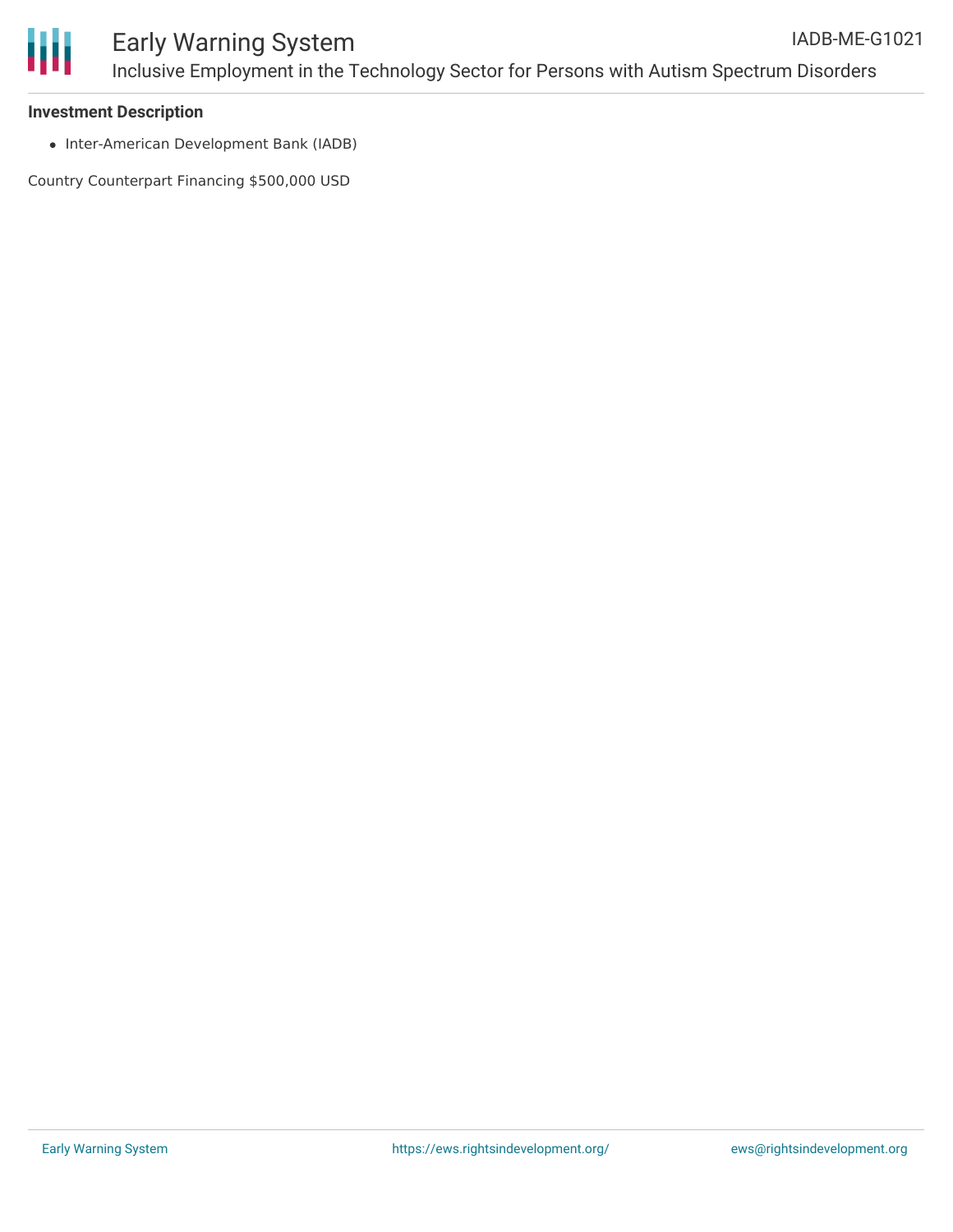

## Early Warning System

Inclusive Employment in the Technology Sector for Persons with Autism Spectrum Disorders

| <b>Private Actor 1</b> | <b>Private Actor</b><br>Role | <b>Private Actor</b><br>1 Sector | <b>Relation</b>          | <b>Private Actor 2</b> | <b>Private Actor</b><br>2 Role | <b>Private Actor</b><br>2 Sector |
|------------------------|------------------------------|----------------------------------|--------------------------|------------------------|--------------------------------|----------------------------------|
| -                      |                              | $\,$                             | $\overline{\phantom{0}}$ | Specialisterne         | Undisclosed                    | Industry and Trade               |